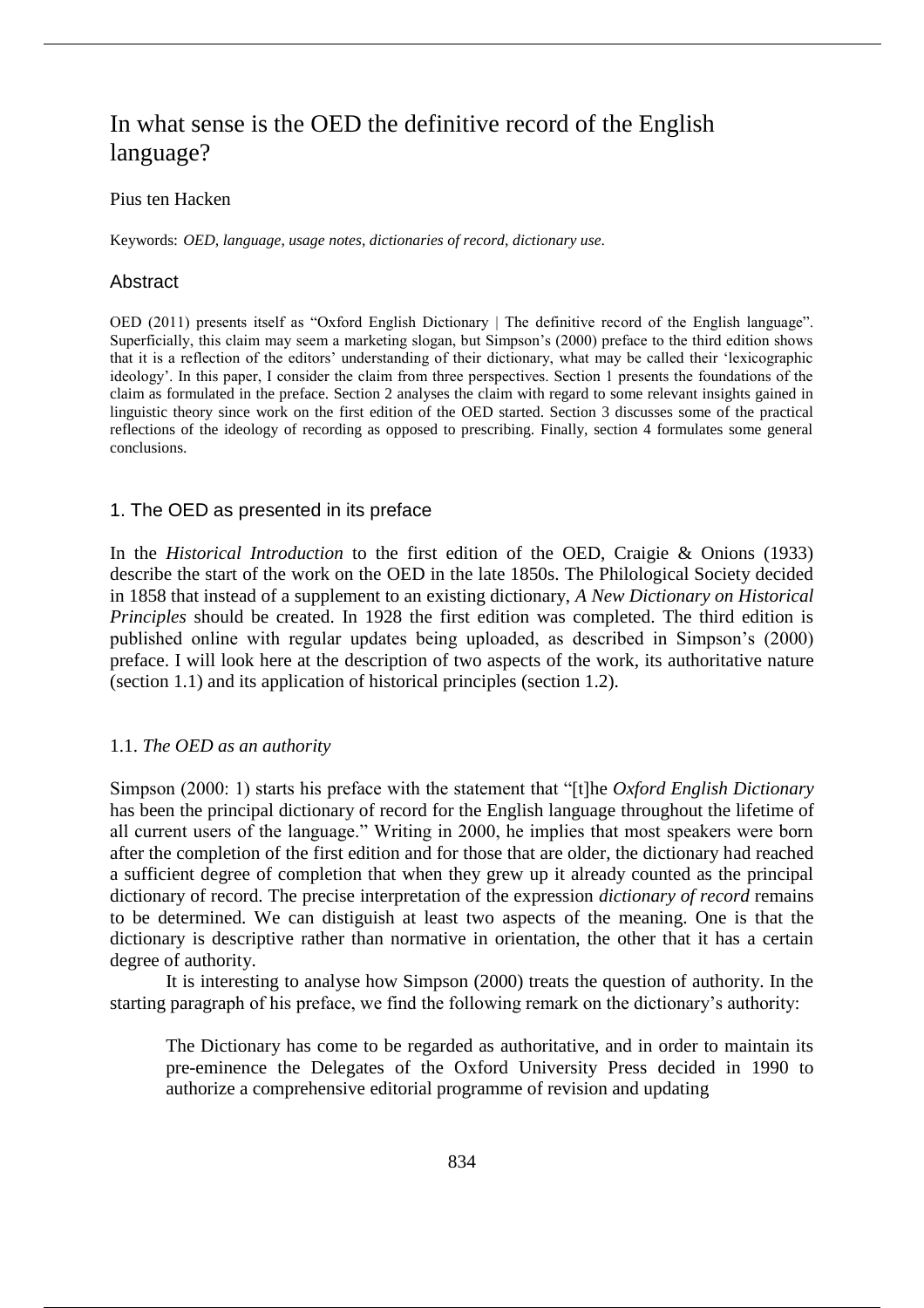According to this remark, the label *authoritative* has been bestowed on the dictionary by the outside world ('has come to be regarded as'). At the same time, it is a qualification that the people behind the dictionary ('the Delegates') are not indifferent to. They 'authorized' a programme, which presumably means dedicating funds to it, with the explicit aim of 'maintain[ing] its pre-eminence'. We can see this as a stylized way to express that they actively seek the authoritative status. Another interpretation is that they are happy with the status and want to make sure the dictionary continues to deserve it.

One of the aspects of authority is the comprehensive lexical coverage of the dictionary. Craigie & Onions (1933: viii) mention the following as the "most important" principles of the work to be undertaken for the OED:

I. The first requirement of every lexicon is that it should contain every word occurring in the literature of the language it professes to illustrate.

IV. In the treatment of individual words the historical principle will be uniformly adopted.

These principles were presented in the 'Proposal for the Publication of a New English Dictionary by the Philological Society' presented in 1859. They raise a number of points that have later been the basis for criticism of the OED. The first of these is the 'requirement' that it should contain 'every word'. In this respect, Simpson (2000: 10) shows an awareness of the limitations of what a dictionary can be:

There are a number of myths about the *Oxford English Dictionary*, one of the most prevalent of which is that it includes every word, and every meaning of every word, which has ever formed part of the English language. Such an objective could never be fully achieved. [...] That said, the content of the Dictionary is certainly comprehensive within reasonable bounds.

Simpson does not elaborate on the precise reasons why comprehensive coverage is impossible, a question I will return to in section 2. When we compare Simpson's statement with the first principle quoted by Craigie and Onions, the main difference is that in 1859 the purpose was to cover 'every word occurring in the literature of the language', whereas Simpson refers to 'every word, which has ever formed part of the English language'. In fact, Simpson (2000: 4) mentions that the OED has been 'criticized for its apparent reliance on literary texts'. Simpson addresses this criticism by on one hand claiming that it is overstated, on the other announcing that new, non-literary material has been used in the revised edition.

The difference between the earlier and the later wording is a sign of a shift in the perception of what an authoritative dictionary should record. Comprehensive coverage was understood as based on literary works and seen as a requirement when work on the first edition of the OED started. Nowadays, the impossibility of comprehensiveness in an absolute sense has been recognized and the preponderance of literary works moderated.

#### 1.2. *The historical principles and their application*

The status of a dictionary is based on the quality of its collection of evidence, the strength of the methodology used to analyse this material, and the quality of the analyses. From its origins, the OED has been a dictionary compiled on historical principles, as formulated in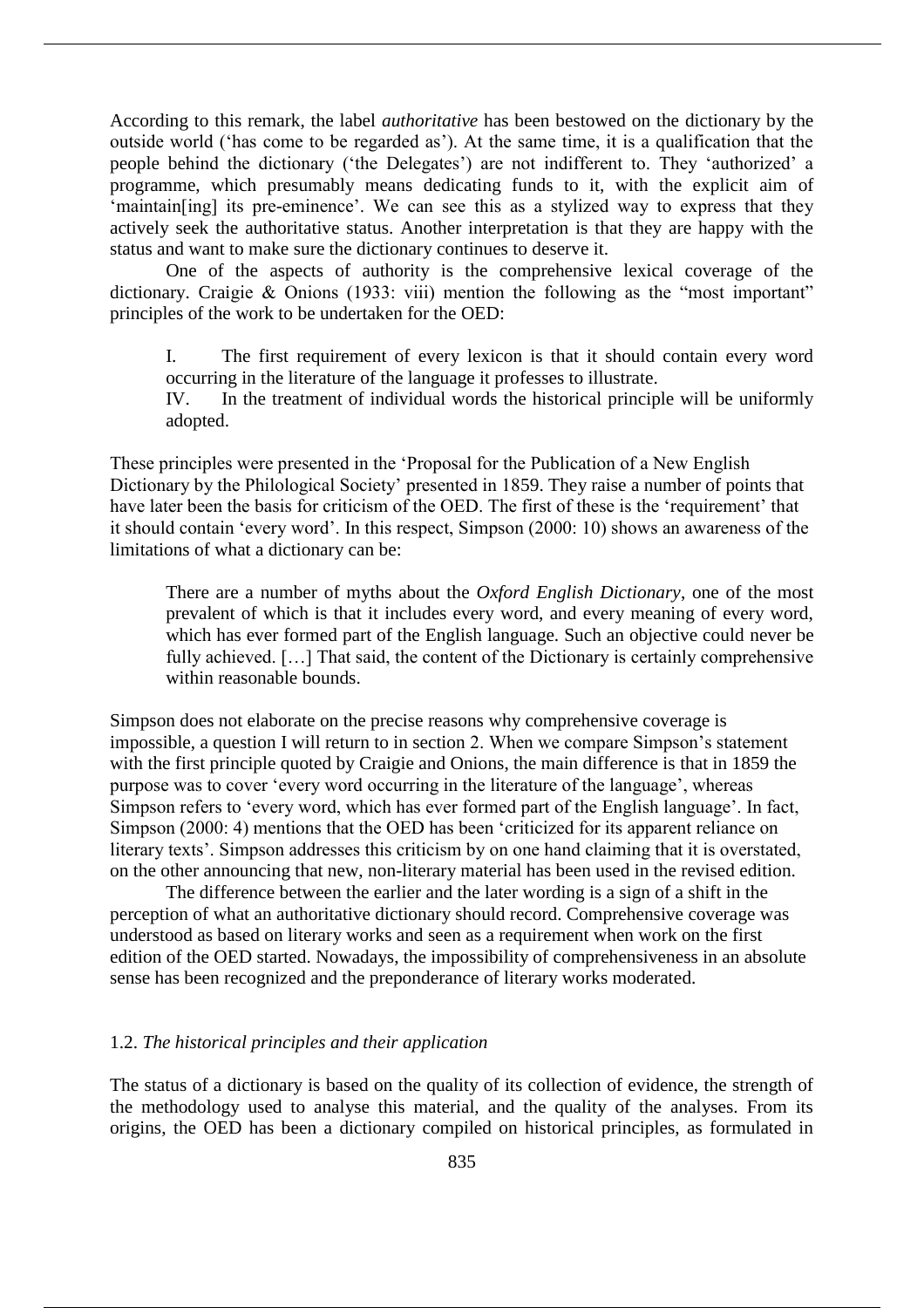principle IV in the quotation from Craigie  $\&$  Onions (1933: viii). In line with this tradition, Simpson (2000: 1) describes the current work of updating the dictionary as follows:

Each entry already published is being comprehensively reviewed in the light of new documentary evidence and modern developments in scholarship, and further entries are being added both to fill gaps in the historical record and to record changes in the language today.

An aspect that deserves further discussion is the use of corpora. Simpson (2000: 2) emphasizes that "[n]ew material (whether historical or modern) is included on the basis of the documentary evidence available to the editorial staff." If we define a corpus as "a collection of language material selected according to certain criteria and used as a basis for linguistic investigation", as proposed by Svensén (2009: 43), the reading programme set up for the first edition of the OED, as described by Craigie & Onions (1933) makes the OED a corpus-based dictionary. Indeed, Svensén (2009: 41) also mentions reading programmes as a method of data collection.

A different view of the nature of corpora is taken by Atkins & Rundell (2008). They do not mention reading programmes and adopt the following definition of a corpus from Sinclair (2005), quoted from Atkins & Rundell (2008: 54):

A corpus is a collection of pieces of language text in electronic form, selected according to external criteria to represent, as far as possible, a language or language variety as a source of data for linguistic research.

Compared to Svensén's definition, this one is more restrictive in two respects. First, Sinclair takes the electronic form of the content as a criterion for calling something a corpus. Secondly, he requires that the corpus is representative of a language or language variety. The issue of representativity is a theoretical one that I will come back to in section 2. The question of whether a corpus is electronic or not may seem circumstantial at first. However, it has to be seen in connection with the way the corpus is used and the result of corpus queries interpreted. Only with an electronic corpus can we adopt a data-driven methodology of the type advocated, for instance, by Krishnamurthy (2008).

For the work on the third edition of the OED, Simpson (2000: 5) claims that "traditional 'reading' is still, in most cases, the most efficient method of making th[e] initial identification" of a new word or sense. This is also the reason for maintaining "four major reading programmes" (2000: 4). Tools such as concordancers are used to extract evidence for the historical development of an entry once it has been identified in the traditional way. We can understand this attitude in the context of the description of the current work of updating the dictionary, as quoted at the start of this section. The human intelligence used in processing data an identifying what is 'striking' or 'interesting' cannot easily be matched by computer routines processing corpora. It is therefore worth using both resources in a complementary way.

2. Language, corpus, and speech community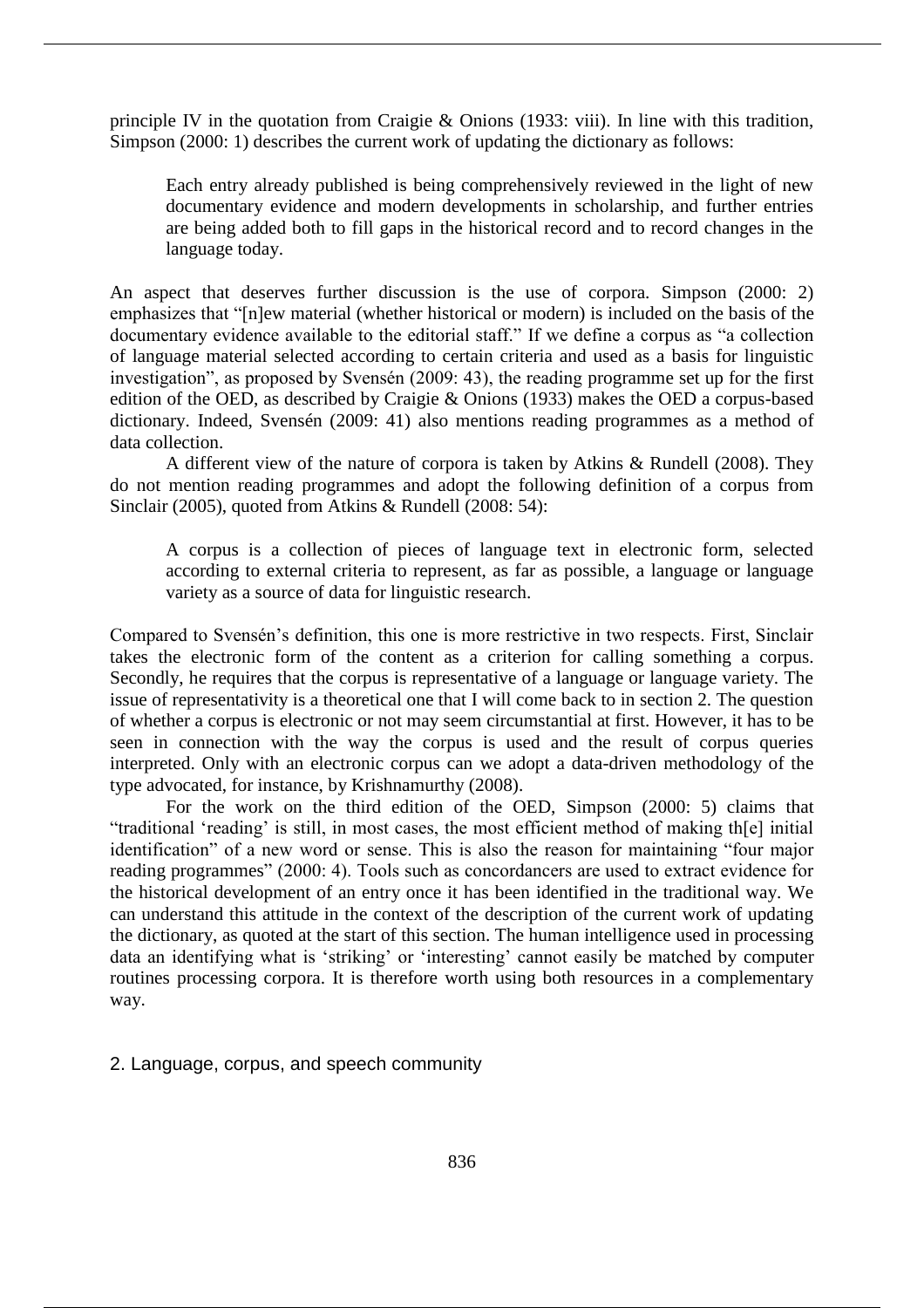Since 1858, when the work on the first edition of the OED started, thoughts about some crucial linguistic concepts have developed considerably. It is worth highlighting a number of these developments that are relevant to the interpretation of the work on the OED.

First, when the project of the first edition of the OED started, the field of linguistics was dominated by the comparative-historical approach. As Robins (1967: 169) states, "linguistics in this [i.e. the 19th] century was concentrated on the historical study of Indo-European languages", which in this period "was almost the preserve of German scholarship". In Britain, it was represented by Max Müller (1823-1900), a German expatriate who moved to Oxford in 1848 and from 1868 to 1875 was Professor of Comparative Philology (Wikipedia, 2012). It is not surprising, then, that the linguistic ideas underlying the lexicographic policy of the OED were inspired by comparative-historical linguistics. Indeed, the historical emphasis of the OED fitted very well with this scientific environment. August Schleicher (1821-1868) developed an influential theory of languages as organic entities that are born, develop, and die, and that can be grouped into a genealogical tree (cf. Collinge, 1995). Max Müller's work reflects the influence of Darwin, whose *The Origin of Species* appeared in 1859 (cf. Harris & Taylor, 1989: 185-195). This is the context in which the idea arose to collect and describe all words of English throughout its history.

In the 20th century, comparative-historical research lost ground within the broader field of linguistics, largely due to the influence of Saussure (1916). Saussure distinguished diachronic and synchronic approaches and argued that the synchronic study is prior because a proper diachronic study should compare synchronic stages of a language rather than describing the development of individual elements (1916: 246-50). This insight was widely accepted and led to a shift in emphasis from historical studies to the study of how the contemporary language system works.

Saussure proposed to study how linguistic elements are related to each other in a particular stage of the language. Instead of following, for instance, the development of a particular sound through the history of a language, Saussure proposed to study the position of the sound in the phonemic system of the language. Historical research is then only possible when we compare the (entire) phonemic system of one stage of the language to the (entire) system of another stage. In the case of words, the considerations can be similar. The system of words is of course much less restrictive than the system of phonemes, but Cruse (1986: 112- 135) gives an overview of what was achieved in the study of what he calls *lexical configurations* or, more traditionally, *lexical fields*. An important representative of this approach was Jost Trier (1894-1970). For a large dictionary such as the OED, however, it is hardly feasible to change the lexicographic policy so radically as to incorporate such insights. It would have implied either a discrepancy between earlier and later volumes or a significant reworking of the earlier ones.

A second issue that has raised a lot of discussion in 20th century linguistics is the status of the data used as evidence by a dictionary and their relation to the language they represent. In distinguishing *langue* and *parole*, Saussure separated the collective, social aspects of language from the individual ones. For him, the *langue* is a system realized in the brains of a community of speakers (1916: 30). The *parole* is the way individual speakers select their words to form utterances. Thus, the lexicon belongs to the *langue*, but the formation of sentences to the *parole*.

There are problems with the Saussurean concept of *langue*, because it requires that there is an entity, the language system, which is realized in the brains of several individual speakers. Saussure claims that the *langue* is not fully realized in the brain of an individual speaker. However, how can an entity be realized in such a way? When studied in more depth,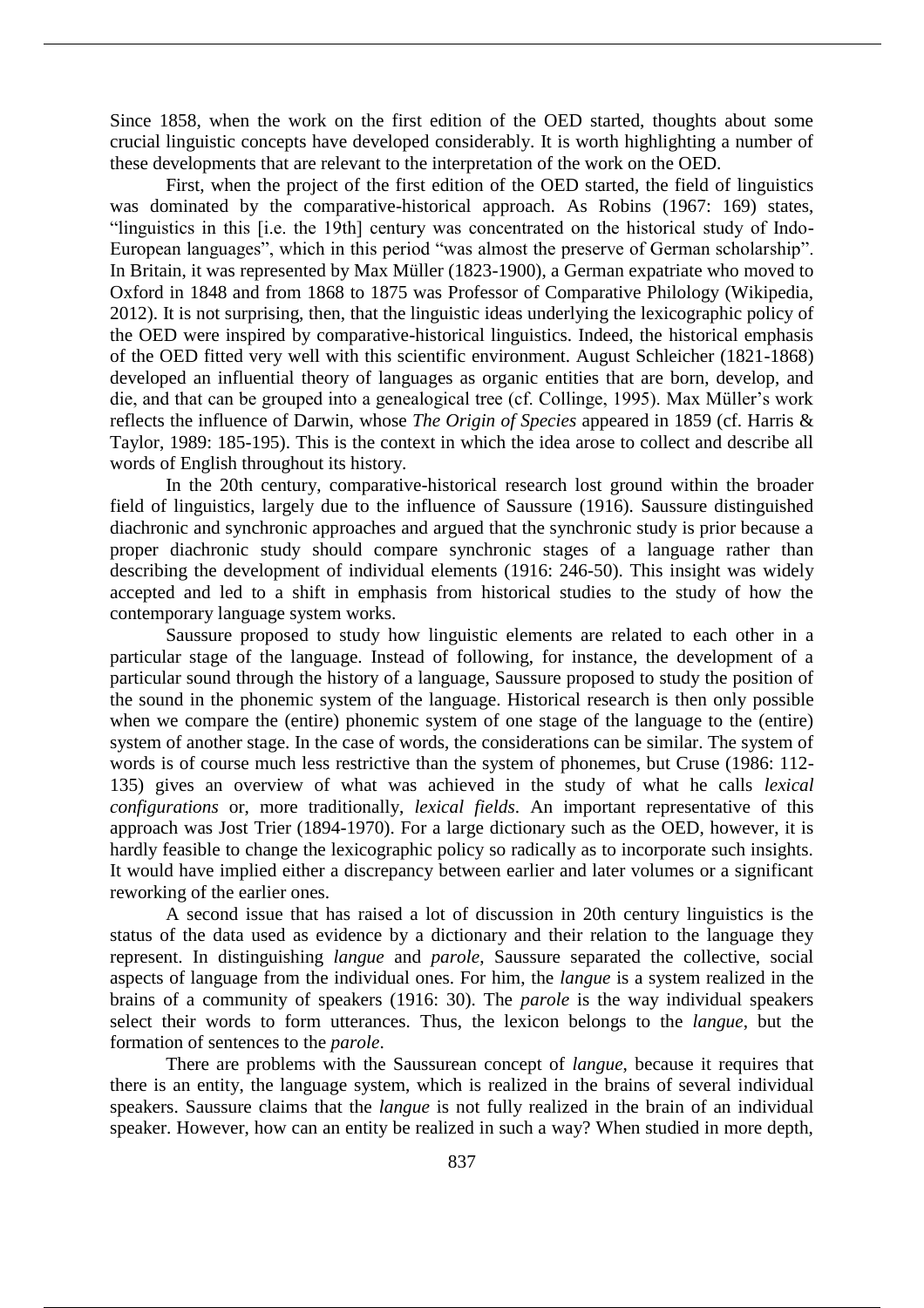it is also easy to recognize that speakers of the same speech community to not share exactly the same system. As Bloomfield (1933: 45) put it, "[i]f we observed closely enough, we should find that no two persons […] spoke exactly alike."

Chomsky (1980: 217-25) argues for a radical solution to these problems. In earlier work, he had argued for a distinction between *competence* and *performance* (e.g. Chomsky 1965: 3). Competence differs from Saussure's *langue* in that it is individual. Chomsky adopts this concept of competence, realized in individual speakers' minds, as the basic, 'real', and empirical sense of language, while relegating the sense of language as shared by a speech community to the status of an epiphenomenon. This does not mean that speech communities do not exist, but only that there is no theoretical need to delimit them and their languages rigorously. For Chomsky, linguistic theory should not be concerned with the language of a speech community as a notion to describe and explain, because there is no empirical way to verify whether, for instance, a particular word is 'really' a word of English. We can in principle determine whether it belongs to a particular speaker's vocabulary, because the vocabulary is knowledge stored in the speaker's brain and the brain is an empirical entity. There is no non-arbitrary way, however, to determine whether this word is part of English.

Named languages such as English are not empirical entities. To the extent that they exist, they are set up on the basis of speakers' competence. There are many historical examples of this process of setting up a named language. A relatively well-documented older example is French. When Vaugelas (1647) embarked on the project of compiling a grammar and dictionary for French, he did not find a language *French* clearly laid out for him. Instead, he had to start by determining which speakers he found good speakers of French and then to use them as informants for setting up a standard. A more controversial case was the establishment of Greek. As described by Mackridge (2009), discussions on whose Greek was the proper Greek went on for several centuries. A more recent case is Serbo-Croatian. As Greenberg (2008) describes, both the issues of the unity of this language in Yugoslavia and the number and nature of languages corresponding to it after the split of this country triggered a lot of debate. What these examples illustrate is that named languages do not present themselves as ready-made entities, but only come into existence by people setting them up as such. As a consequence, a corpus of texts can as a matter of principle not be representative of an empirical concept of language.

Against this background, I argued in ten Hacken (2009) that dictionaries should not be seen as descriptions of a language. Although Simpson (2000: 1) calls the OED "the principal dictionary of record for the English language", there is no empirical entity corresponding to 'the English language' for which the OED could be taken to be a description. In this context, it is necessary to keep in mind the distinction between formal claims and informal, pretheoretical use of an expression such as *English*. When Chomsky & Lasnik (1995:33) state that "[i]n English, generally only objective Case-assigning verbs can occur in the passive," they do not imply that there is an entity called *English* that has this property. Therefore, when Simpson (2000: 6) states that "[f]rom its base in Britain, the English language has expanded over the centuries to become a world language," it is not absolutely inevitable to take this as evidence for an essentialist view of *English*. In both cases, the statements can be interpreted as using *English* in an informal sense.

In ten Hacken (2009), I propose an alternative interpretation of dictionaries, in which they are not descriptions of a language, but tools by which users of the dictionary solve problems of a particular type. The nature of the dictionary determines which types of problem it can solve. This is particularly obvious for learner's dictionaries. The title of the *Oxford Advanced Learner's Dictionary of Current English* clearly indicates the scope of the problems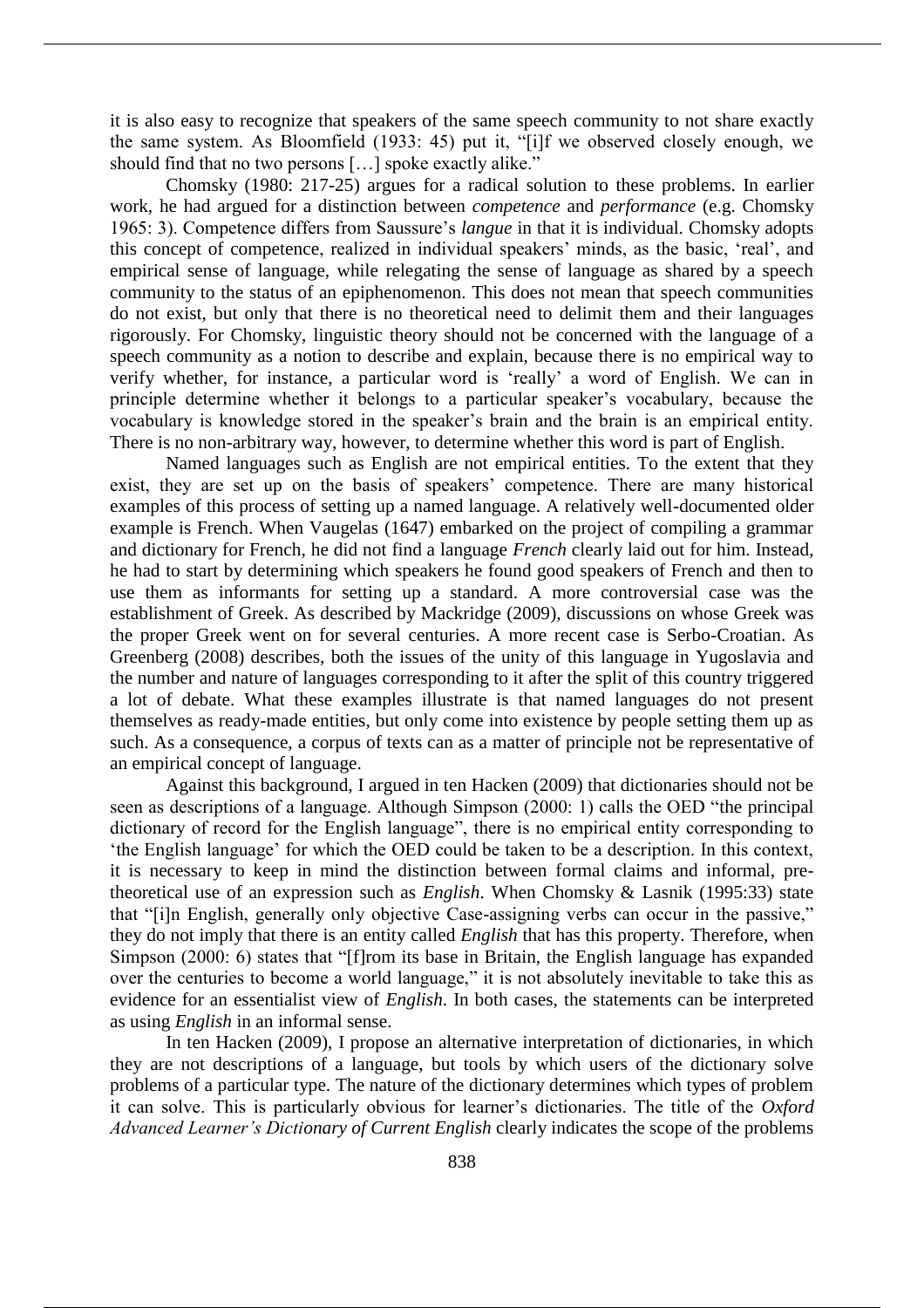it intends to solve by means of 'Advanced Learner' and 'Current English'. The current edition does no longer has 'Current English' on the cover, but this should probably not be taken as a sign that the scope of the dictionary has changed.

It is equally straightforward to frame the purpose of general monolingual dictionaries of the type for which van Sterkenburg (2003) uses the expression *'the' dictionary* in terms of problem solving. The use of 'the English language' in the title of Collins (1986) can be interpreted as indicating the range of problems it can be consulted for. When we look up words that exist both in English and in German, e.g. *computer* or *kindergarten*, we expect to find different information in Collins (1986) than in Wahrig (1997). Whereas Collins (1986) gives information on the use of these words in English (e.g. the shortening of *kindergarten* to *kindie*), Wahrig (1997) gives gender and inflection class information for these words in German.

It is much more difficult to apply the same type of interpretation strategy to the OED if we accept that it is "the definitive record of the English language". One aspect that may be used as a basis for interpreting this claim is the opposition between recording and prescribing. This might be taken as an intended systematic difference between the OED and general dictionaries of English.

### 3. Recording usage versus formulating usage notes

The distinction between descriptive and prescriptive lexicographic approaches is most clearly reflected in the frequency and formulation of usage notes. Usage notes instruct the language user to use a word in a particular way or to refrain from using it in a particular way. Although Atkins & Rundell (2008: 233-235) concentrate only on usage notes in learner's dictionaries and in bilingual dictionaries and Svensén (2009: 250) mentions them only in the context of synonyms, they are also widely used in general dictionaries for native speakers. If we take the OED as a dictionary of record, it should not include usage notes. It is therefore interesting to compare whether and how information expressed in usage notes in general dictionaries is expressed in the OED. In order to explore this, I selected a number of usage notes from COD (2011) and compared them to the corresponding entries in OED (2011). In order to exclude idiosyncrasies of COD (2011), I also compared the entries with Chambers (1998) and Collins (2000). The usage notes can be divided into three broad categories, pertaining to cultural, grammatical, and etymological sensitivities.

### 3.1. *Issues of cultural sensitivity*

Usage notes that belong to the category of cultural sensitivity are cases where the dictionary alerts to potential offensive use. Two examples in COD (2011) are *dumb* in the sense of 'not able to speak' and *oriental* as a term denoting people from Asia. In the case of *dumb*, COD (2011) gives the following usage note:

In the sense meaning 'not able to speak', **dumb** has been overwhelmed by the sense 'stupid' to such an extent that the use of the first sense is now almost certain to cause offence. Alternatives such as **speech-impaired** should be used instead.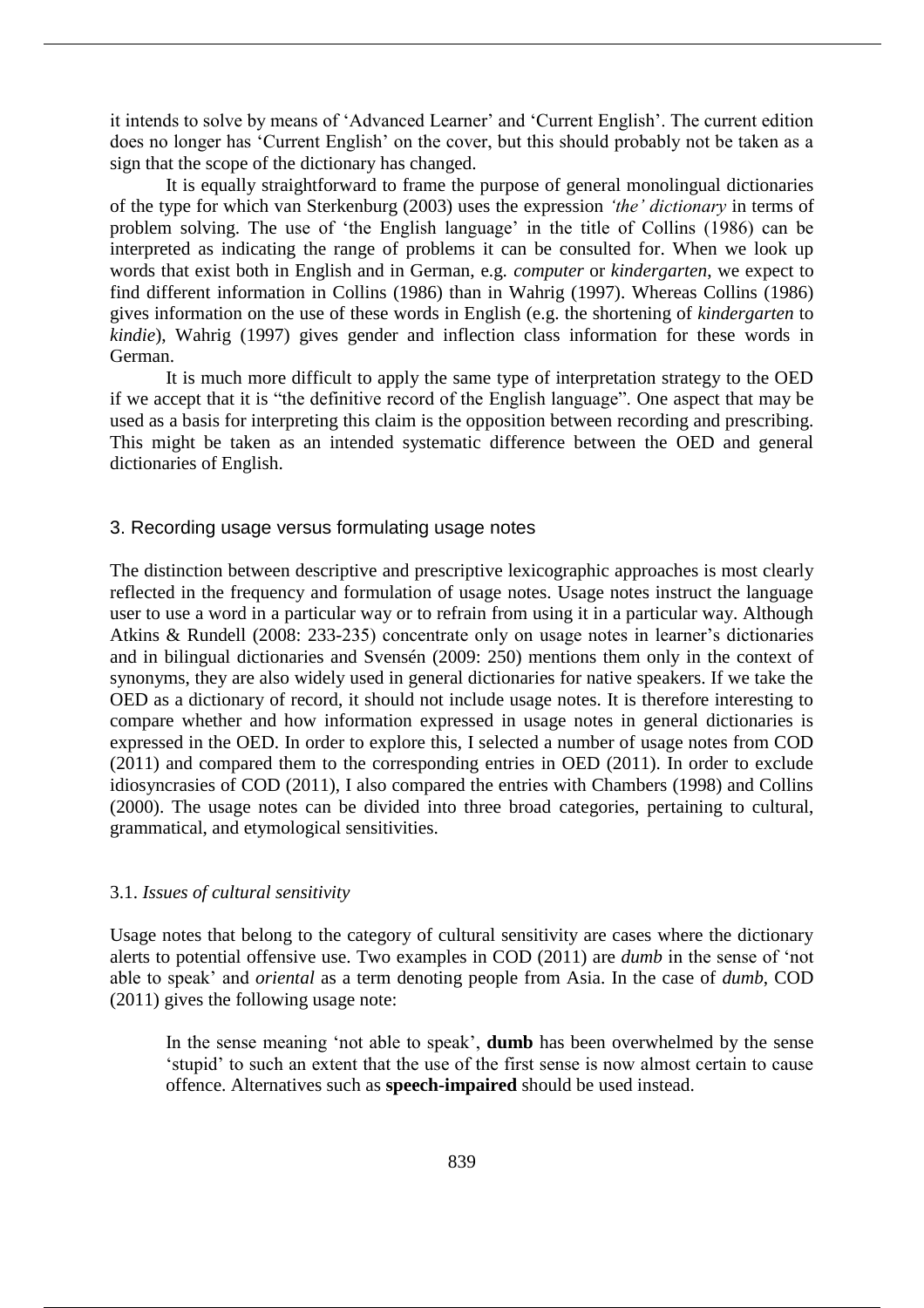In the corresponding entry from OED (2011), it is hard to retrieve this information. The sense 'foolish, stupid, ignorant' occurs as sense 7b. The only indication that the first sense, 'destitute of the faculty of speech' is no longer common is that it has no citations after 1884. Arguably, this is entirely reasonable in a historically oriented dictionary. It should be noted that Chambers (1998) and Collins (2000) also give the sense 'stupid' as the last one, marked "orig *US*" by the former and "informal" by the latter, without any explicit usage note.

In the case of *oriental*, COD (2011) gives the following usage note for the nominal sense "a person of Asian, especially East Asian, descent":

The term **oriental** is now regarded as old-fashioned and potentially offensive as a term denoting people from the Asia. In US English **Asian** is the standard accepted term; in British English, where **Asian** tends to denote people from South Asia, specific terms such as **Chinese** or **Japanese** are more likely to be used.

In this case, OED (2011) is somewhat more explicit. It has several nominal senses for *oriental*, and "[a] native or inhabitant of the Orient, esp. East Asia" is sense 2b. As the last example for this sense, dated 1999, we find "You can't say Orientals any more. It's considered insulting—like Negro or stewardess." As with *dumb*, Chambers (1998) and Collins (2000) do not have a usage note here, and they do not even include any markers for this sense.

What we observe, then, is that COD (2011) seems to be more explicit on issues of cultural sensitivity than Chambers (1998) and Collins (2000). OED (2011) approaches the issue by means of the selection of examples. Arguably, this is the most fitting solution for a dictionary that considers itself a record of the English language.

#### 3.2. *Issues of grammatical sensitivity*

A second category of usage notes concerns what I will call here grammatical sensitivity. They concern a clash between grammatical prescriptions and developments in the language. Two examples are the use of *out* as a preposition (e.g. *out the door*) and the use of *they* as a sexneutral pronoun referring to an indefinite pronoun (e.g. *anyone*).

COD (2011) gives prepositional *out* as "non-standard contraction of **OUT OF** (sense 1)" and adds the following usage note at the end of the entry:

The use of **out** rather than **out of** as a preposition, as in *he threw it out the window*, is common in informal contexts, but is not widely accepted in standard British English.

OED (2011) gives four senses of *out* as a preposition, two of which are marked as obsolete. The first sense, "[f]rom within, away from", is described as "[f]ormerly *poet*. Now *regional* and *nonstandard*." The second sense, "[o]utside, beyond", is described as "[n]ow *nonstandard*." Examples for both senses extend into the 1990s. The use of an explicit label *nonstandard* is difficult to reconcile with a purely descriptive approach. Chambers (1998) marks these senses of *out* as "*colloq* or *NAm*" and "now *rare*", respectively. Collins (2000) gives a usage note specifying that the prepositional use of *out* is "common in American English, [but] regarded as incorrect in British English". We can observe two parameters in these usage notes, one geographic and the other based on register. Collins (2000) and Chambers (1998) note the geographic distinction, which OED (2011) does not mention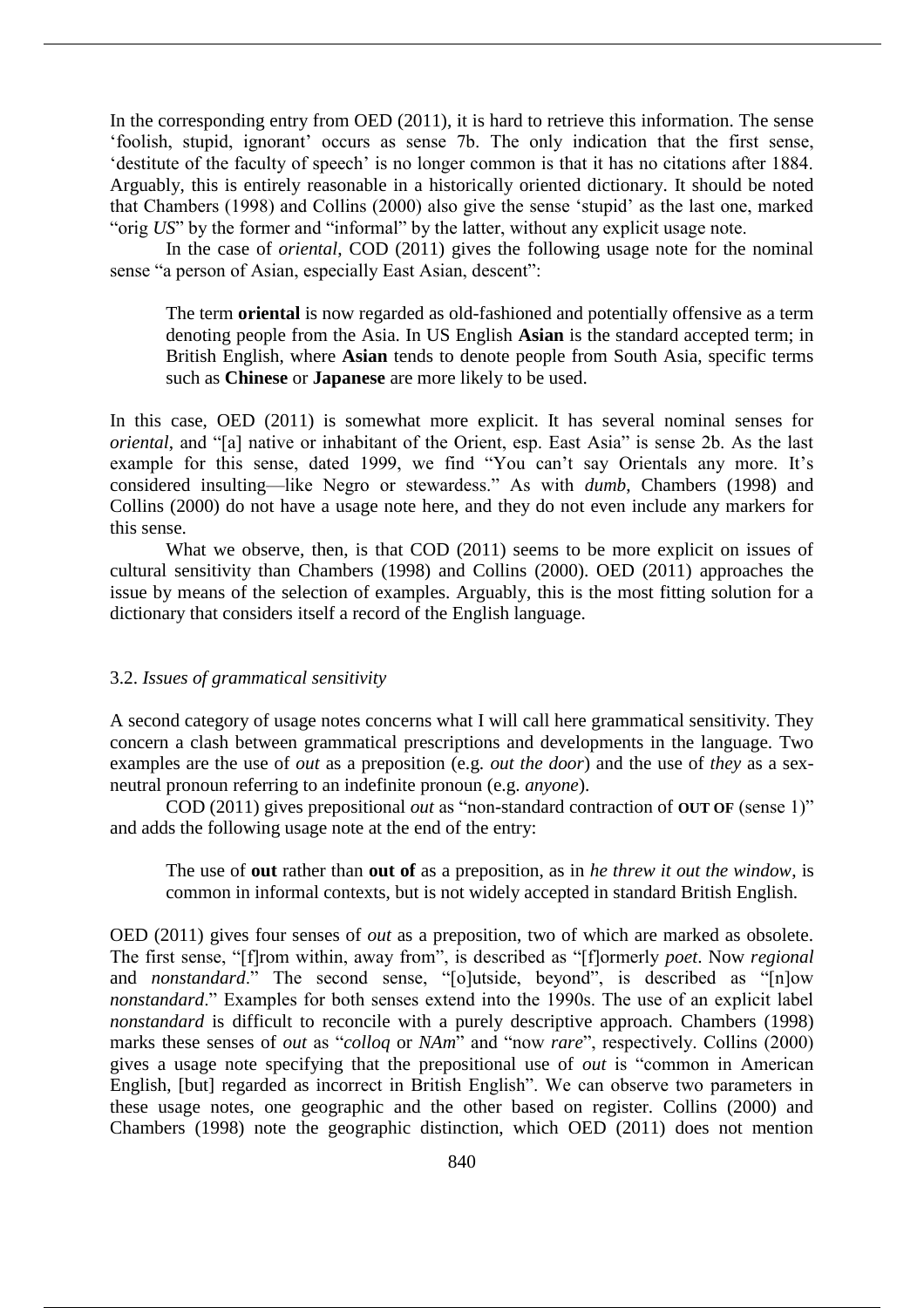explicitly. It can be inferred from 'regional', but this label is very unspecific. Chambers (1998) and COD (2011) mention register. We might interpret OED's (2011) use of 'nonstandard' along these lines, but the expression as such is of a much more normative nature. Whereas the usage notes in general dictionaries describe when *out* can be used as a preposition, the labels used by OED (2011) only suggest that it should not be used this way.

The case of singular *they* is different and has been discussed widely in the literature on language and gender. Miller & Swift (1980: 43-58) discuss it as a solution to what they call "The pronoun problem". COD (2011) gives the following usage note on *they*:

It is now widely held that the traditional use of **he** to refer to a person of either sex is outdated and sexist; the alternative, **he or she**, can be clumsy. It is now generally acceptable, therefore, to use **they** (with its counterparts **them**, **their**, and **themselves**) instead. This is especially the case where **they** follows an indefinite pronoun such as **anyone** or **someone** (*anyone can join if they are resident*). In view of the growing acceptance of **they**, it is used in this dictionary in many cases where **he** would have been used formerly.

The growing acceptance referred to in this usage note is visible from the usage notes in Collins (2000) and Collins (1986). Collins (2000) gives the following usage note:

It was formerly considered correct to use *he*, *him*, or *his* after pronouns such as *everyone*, *no-one*, *anyone*, or *someone*, as in *everyone did his best*, but it is now more common to use *they*, *them*, or *their*, and this use has become acceptable in all but the most formal contexts: *everyone did their best*.

There are two differences between the usage notes in Collins (2000) and COD (2011). First, Collins (2000) leaves open the use of *he* in highly formal contexts, whereas COD calls it generally "outdated and sexist". Secondly, Collins (2000) restricts the use of *they* to cases where its antecedent is an indefinite pronoun, whereas for COD (2011) it is only "especially the case" in such contexts. Only COD (2011) opens up the possibility of using *they* in contexts such as "When I see a student, they often complain about …". Still, Collins (2000) is much more liberal in this respect than Collins (1986), which simply labels the use of *they* to refer to an indefinite antecedent as "*Not standard.*"

OED (2011) divides the article for *they* into three main sections, for personal pronoun, demonstrative and possessive pronouns, and adverbs. The relevant sense is given as sense 2 in section I and described as follows:

Often used in reference to a singular noun made universal by *every*, *any*, *no*, etc., or applicable to one of either sex (= 'he or she'). See Jespersen *Progress in Lang*. §24.

This definition is purely descriptive and does not refer to any of the 20th century discussion. There are eight examples, covering the period 1526-1874, and the reference to Jespersen concerns a book published in 1894. Perhaps this is an entry that has not been updated in the third edition, although for other senses there are examples up to 1981.

In cases where general dictionaries have grammatical usage notes, OED (2011) does not use examples to convey the same information. In the case of *they*, a descriptive definition is given. Although neither the definition nor the examples address developments of the past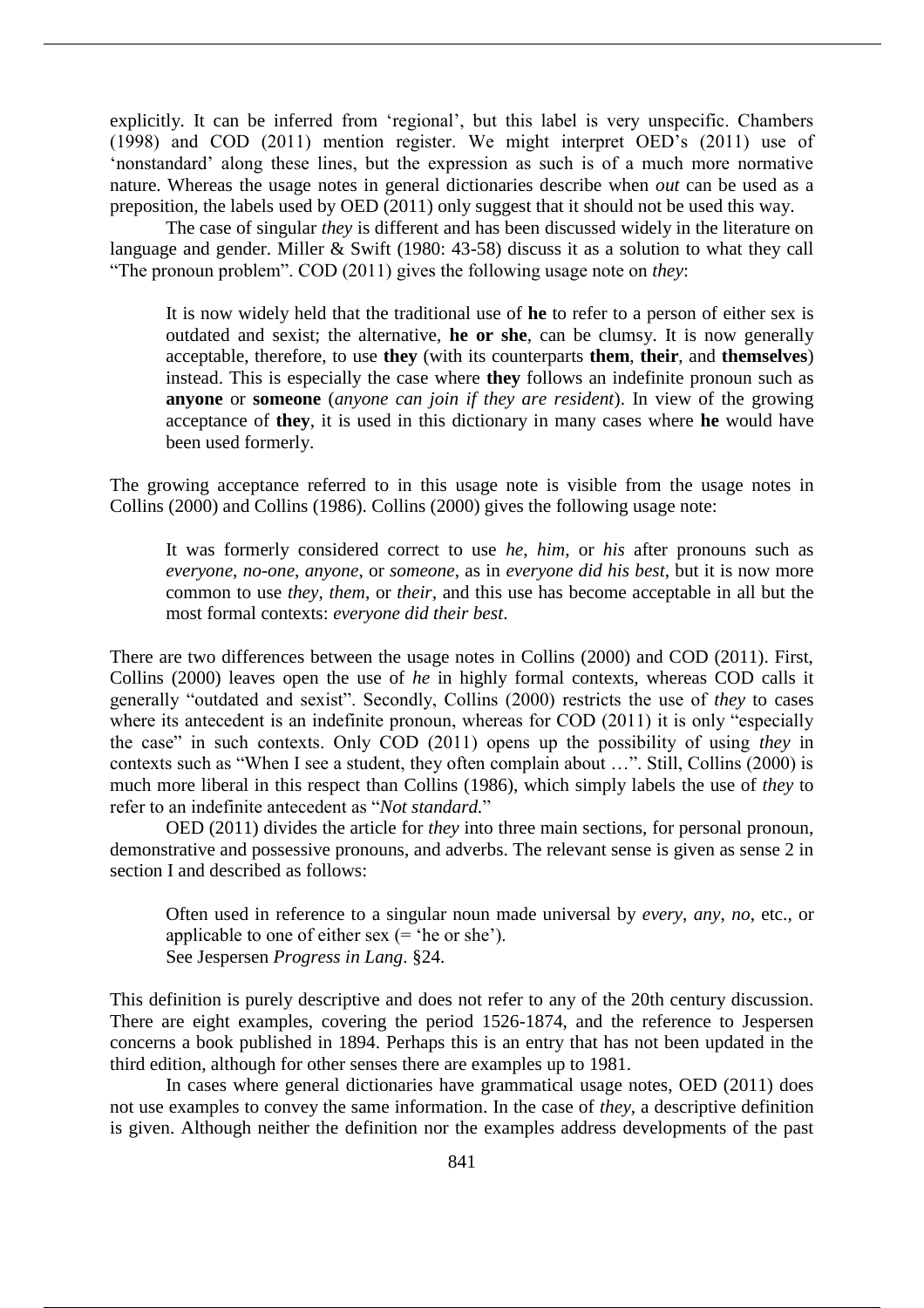century, the policy is one of pure recording. In the case of *out*, the use of the label *nonstandard* diverges from a purely descriptive approach. Compared to general dictionaries, OED (2011) is less informative and more prescriptive in this entry.

## 3.3. *Issues of etymological sensitivity*

A final category of usage notes considered here concerns etymological sensitivity. Whereas there is always a sense of pedantry about usage notes, in this case it is particularly prominent. An example is the use of *decimate*. Etymologically, the word includes *decimus*, the Latin ordinal number 'tenth'. In the Roman army, decimating was a collective punishment of a legion for mutiny, in which every tenth soldier would be put to death. By regular sense extension, it has come to mean 'reducing considerably'. This development is reflected in the usage note given by COD (2011):

The earliest sense of **decimate**, 'kill one in every ten of', has been more or less totally superseded by the more general sense 'kill or destroy (a large proportion of)'. Some traditionalists argue that this latter sense is incorrect, but it is clear that this is now part of standard English.

It is interesting to see that Collins (2000) gives a usage note for this entry, but not on the same issue:

One talks about the whole of something being *decimated*, not a part: *disease decimated the population*, not *disease decimated most of the population*.

The issue treated in the COD usage note is treated only implicitly by Collins (2000), in that the first sense is the more general one and the etymological sense has the label "esp. in the ancient Roman army". The Collins (2000) usage note bars a further semantic development, which is not treated at all in COD. The earlier edition, Collins (1986), does not include any usage note. Chambers (1998) takes a more etymological approach in its presentation of the senses, listing senses with 'tenth' first and labeling the extended sense as "loosely".

In this case, we expect the OED to take a historical approach. It gives four senses, of which the etymological sense is number 3 and labeled "*Milit.*". The first two senses are obsolete and refer to taxation and to the introduction of a decimal system. The order is not historically motivated, however, because the oldest citation is for sense 3. Sense 4 is marked "*transf.*" and divided into 4a and 4b. Sense 4a has "one in every ten" and 4b, marked "*rhetorically* of *loosely*" has "a large proportion of". It seems, then, that OED is particularly concerned to indicate how far removed the extended sense is from the original. This impression is reinforced because, unusually, sense 4a is not accompanied by any examples. The only reason for it to be mentioned seems to be to make the link between senses 3 and 4b more gradual.

In the case of *decimate*, a historical description of the development of senses is expected in the OED. This is what we find. However, some details of the way the entry is set up suggest a certain uneasiness with the extended sense, resulting in a bridging sense without citations.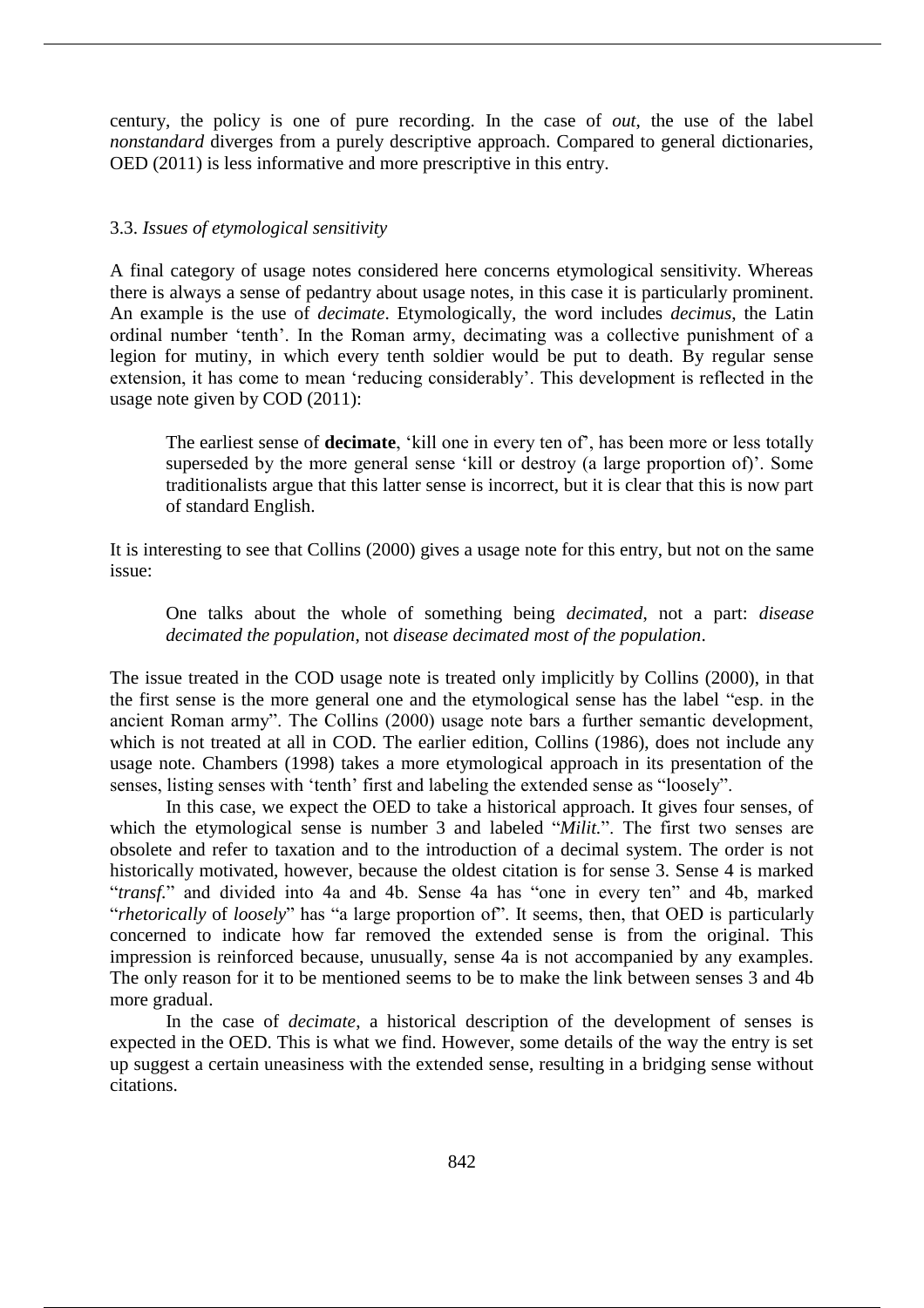#### 3.4. *Usage notes and the OED*

If we assume that general dictionaries are sources of information and the OED is a historical description of the English language, we expect usage notes in general dictionaries and not in the OED. The frequency of usage notes in general dictionaries varies considerably. COD (2011) is quite generous in this respect, Collins (2000) uses them much more sparingly, and Chambers (1998) limits itself largely to usage labels.

In the case of cultural sensitivities, OED (2011) makes good use of examples to avoid explicit usage notes. This is the ideal way to handle such issues for a historical dictionary, because it records the change of attitudes without making any explicit judgements. For etymological sensitivities, the same approach can be used, although in the example of *decimate* it is reinforced by the use of explicit labels indicating the relations between senses. For grammatical sensitivities, it is much harder to use purely descriptive, historically oriented material to express the problem. Here, OED (2011) uses labels in a way that can hardly be seen as purely recording the developments.

## 4. Conclusion

The question raised at the beginning pertains to the interpretation of the OED's claim to be "the definitive record of the English language". Each of the elements of this phrase deserves some comments.

In section 2 it was shown that from a linguistic perspective, "the English language" cannot refer to an empirical entity. When Craigie & Onions (1933: viii) state that "[t]he first requirement of every lexicon is that it should contain every word occurring in the literature of the language it professes to illustrate", this cannot be interpreted as a statement about English as an empirical entity. Simpson's (2000: 10) statements that "fully comprehensive coverage of all elements of the language is a chimera" and that the idea that words are not English unless they are in the dictionary "may be acceptable logic for the purposes of word games, but not outside those limits" are more realistic in this respect. *English* must be interpreted either, in the same way as Chomsky uses it, in a pre-theoretical sense, or, in the same way as Vaugelas does for French, as an entity to be set up in the course of recording. In both cases, it is worth noting that a dictionary can only be a partial record, because a full record will also include a grammar.

One of the central aspects of being a "record of the English language" is a descriptive rather than prescriptive approach. Section 3 gives some examples of how information that in other dictionaries is encoded as prescriptively oriented usage notes is encoded in OED (2011). Two main tools are used, the selection and content of examples and labels. The labels represent judgements, which in particular in the case of *nonstandard* are not crucially different from prescriptions.

A record is definitive if it has an unmatched authority. In section 1, we saw that this authority was an aim of the dictionary, not just an attribute assigned to it by its users. The claim to achieve this aim makes it more difficult to admit the conceptual problems involved in recording the English language.

In sum, the OED's claim to be "the definitive record of the English language" is problematic. This is not caused by any flaws in the dictionary, but only by the unrealistic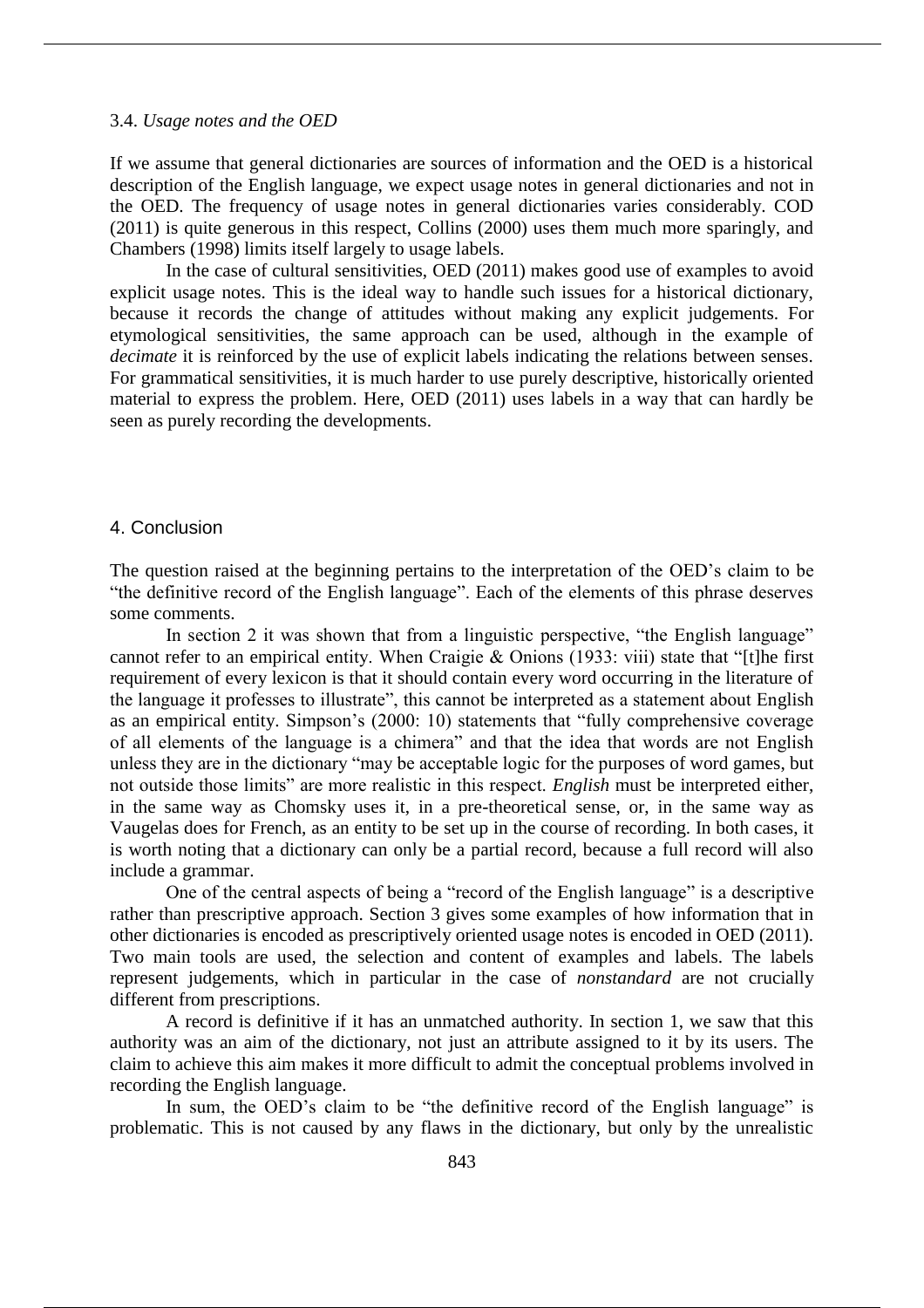nature of the aim. As there is no empirical entity to be referred to as *the English language*, there cannot be a purely descriptive account of it. This does not mean that the OED can only be interpreted as a prescriptive dictionary, setting up the standard of English. An alternative interpretation is available, in parallel to the one I proposed for learner's dictionaries and for general dictionaries. In this interpretation, the OED provides information about English words, where *English* is taken in the pre-theoretical sense. This information can be used to solve problems. The range of problems is what distinguishes the OED from other dictionaries. It includes questions of the development and use of words over time. Obviously, this argument extends also to corresponding dictionaries for other languages.

#### References

- **A. Dictionaries**
- **Chambers 1998**. *The Chambers Dictionary*. S. Anderson et al. (eds.). Edinburgh: Chambers Harrap.
- **COD 2011.** *Concise Oxford English Dictionary*. (12th edition.) A. Stevenson and M. Waite (eds.). Oxford: Oxford University Press.
- **Collins 1986.** *Collins Dictionary of the English Language*. (Second edition.) P. Hanks (ed.). Glasgow: Collins.
- **Collins 2000.** *Collins English Dictionary*. (5th edition), Glasgow: HarperCollins.
- **OED** 28 October 2011.*Oxford English Dictionary*. (Third edition), J. Simpson (ed.). http://www.oed.com/.
- **Wahrig 1997.** *Deutsches Wörterbuch*. (6th edition), R. Wahrig-Burfeind (ed.). Gütersloh: Bertelsmann.

#### **B. Other literature**

- **Atkins, B.T. S. and M. Rundell 2008.** *The Oxford Guide to Practical Lexicography*. Oxford: Oxford University Press.
- **Bloomfield, L. 1933.** *Language*. (1st British ed. 1935). London: Allen & Unwin.
- **Chomsky, N. 1980.** *Rules and Representations*. New York: Columbia University Press.
- **Chomsky, N. and H. Lasnik 1995.** 'The Theory of Principles and Parameters.' In N.
- Chomsky (ed.), *The Minimalist Program*. Cambridge (Mass.): MIT Press, 13–127. **Collinge, N.E. 1995.** 'History of Comparative Linguistics.' In Koerner, E.F.K. and
- Asher, R.E. (eds.), *Concise History of the Language Sciences: From the Sumerians to the Cognitivists*. Oxford: Pergamon / Elsevier Science, 195–202.
- **Craigie, W. A. and C.T. Onions 1933.** 'Historical Introduction', *A New English Dictionary on Historical Principles, Supplement*. Oxford: Clarendon, vii–xx.
- **Cruse, D. A. 1986.** *Lexical Semantics*. Cambridge: Cambridge University Press.
- **Greenberg, R. D. 2008.** *Language and Identity in the Balkans: Serbo-Croatian and its Disintegration*. (Updated edition.) Oxford: Oxford University Press.
- **ten Hacken, P. 2009.** 'What is a Dictionary? A View from Chomskyan Linguistics.' *International Journal of Lexicography* 22.4: 399–421.
- **Harris, R. and T. J. Taylor 1989.** *Landmarks in Linguistic Thought I: The Western Tradition from Socrates to Saussure*. London: Routledge.
- **Krishnamurthy, R. 2008.** 'Corpus-driven Lexicography.' *International Journal of Lexicography* 21.3: 231–242.